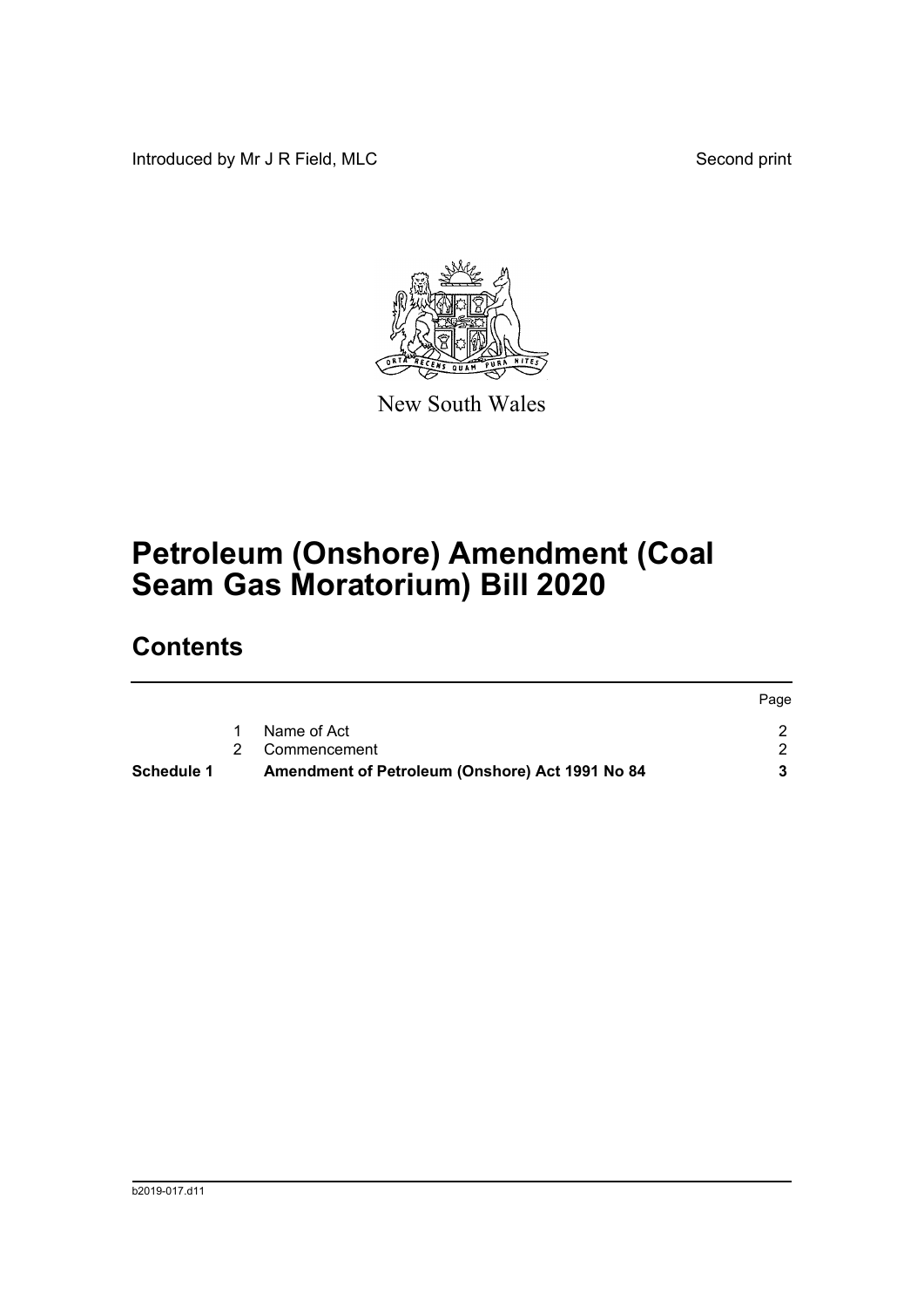*This PUBLIC BILL, originated in the LEGISLATIVE COUNCIL and, having this day passed, is now ready for presentation to the LEGISLATIVE ASSEMBLY for its concurrence.*

*Legislative Council*

*Clerk of the Parliaments.*



New South Wales

# **Petroleum (Onshore) Amendment (Coal Seam Gas Moratorium) Bill 2020**

Act No , 2020

## **A Bill for**

An Act to amend the *Petroleum (Onshore) Act 1991* to impose a moratorium on the prospecting for, or the mining of, coal seam gas in New South Wales and to reintroduce the public interest as a ground for certain decisions relating to petroleum titles; and for related purposes.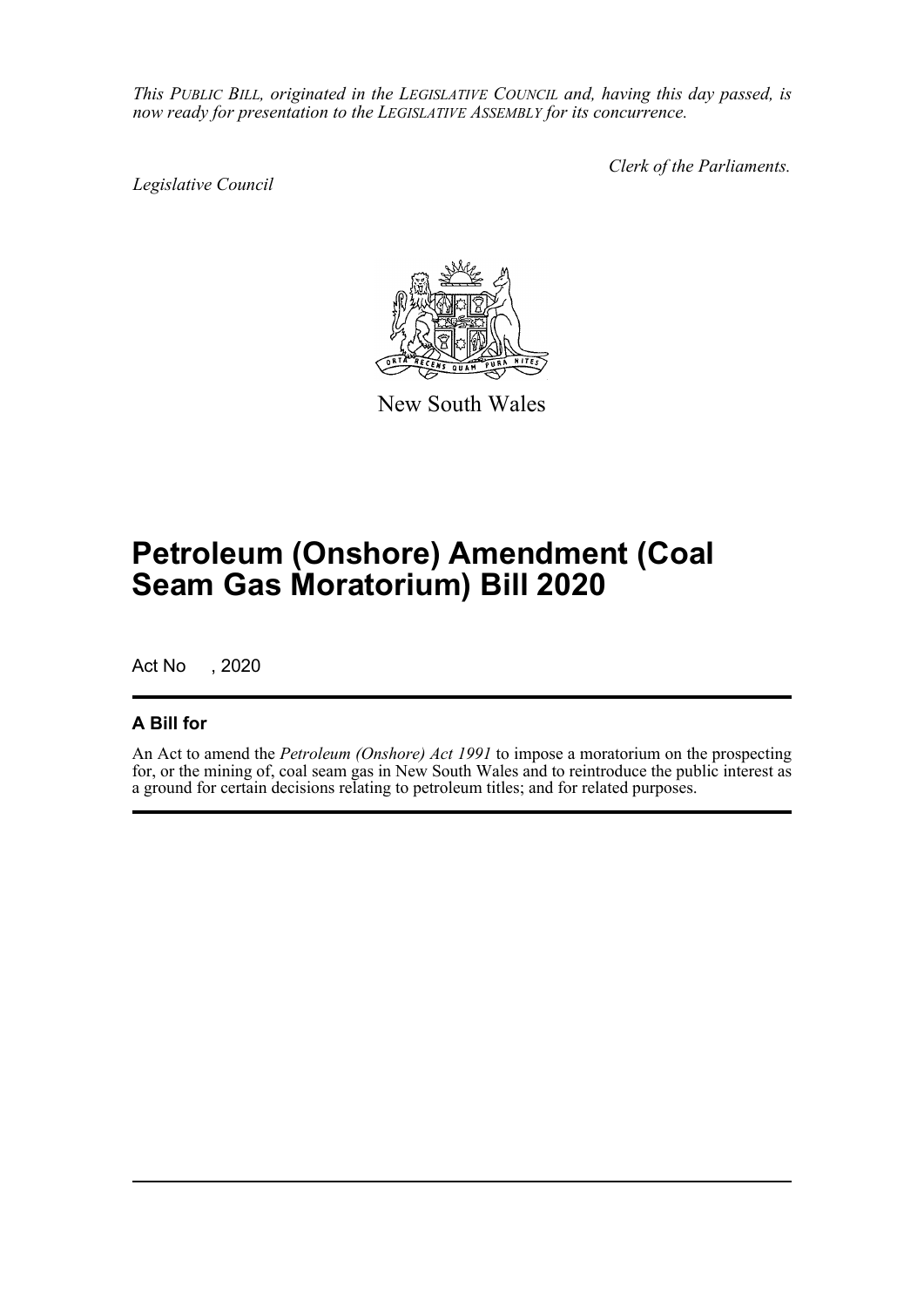<span id="page-2-1"></span><span id="page-2-0"></span>

| The Legislature of New South Wales enacts—                                            |        |
|---------------------------------------------------------------------------------------|--------|
| Name of Act                                                                           | 2      |
| This Act is the Petroleum (Onshore) Amendment (Coal Seam Gas Moratorium) Act<br>2020. | 3<br>4 |
| <b>Commencement</b>                                                                   | 5      |
| This Act commences 14 days after the date of assent to this Act.                      | 6      |
|                                                                                       |        |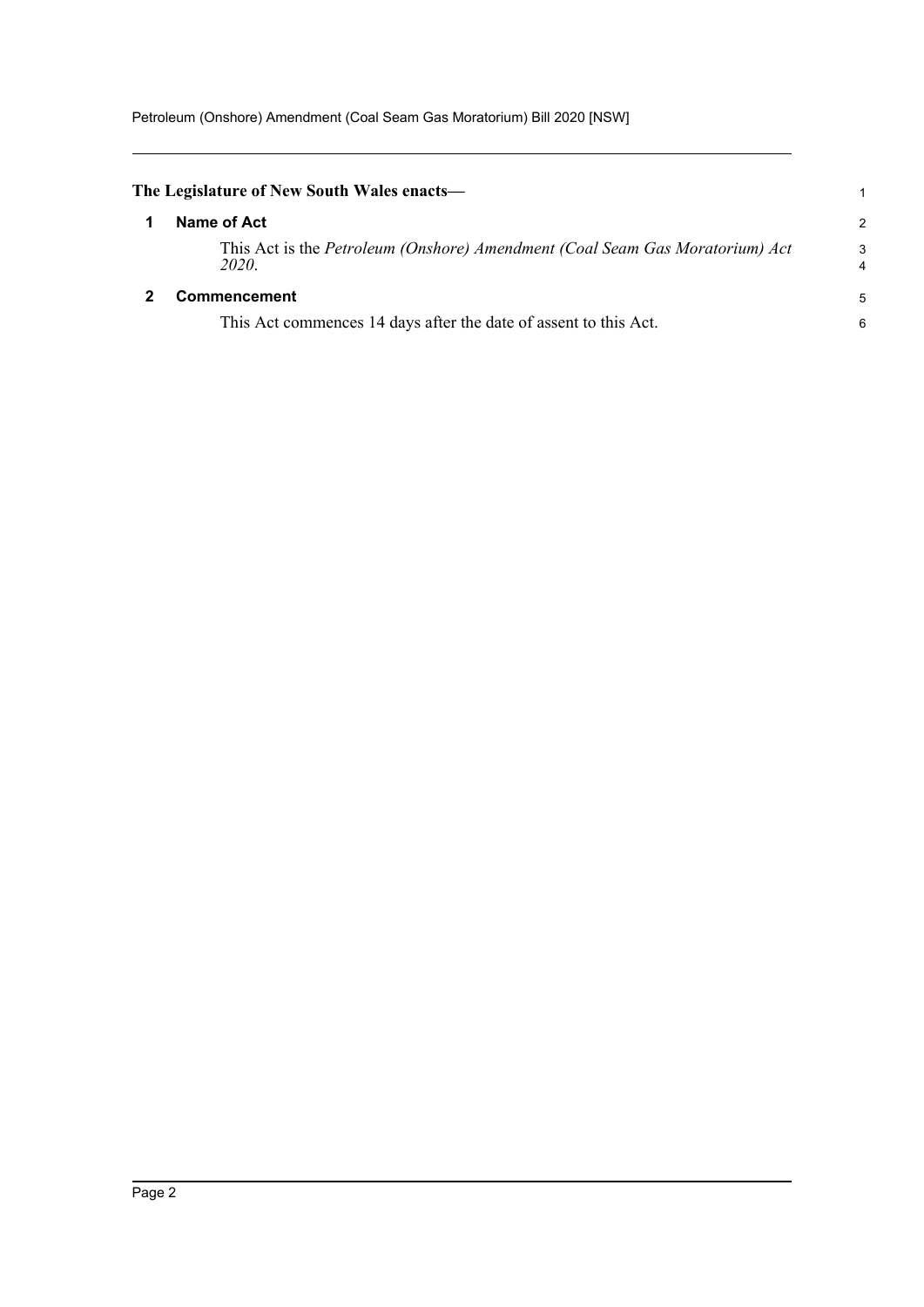<span id="page-3-0"></span>

|     | <b>Schedule 1</b> |                      |                    | <b>Amendment of Petroleum (Onshore) Act 1991 No</b><br>84                                                                                                                                                                                                                  | 1<br>$\overline{2}$  |
|-----|-------------------|----------------------|--------------------|----------------------------------------------------------------------------------------------------------------------------------------------------------------------------------------------------------------------------------------------------------------------------|----------------------|
| [1] | Part 2A           |                      |                    |                                                                                                                                                                                                                                                                            | 3                    |
|     |                   | Insert after Part 2- |                    |                                                                                                                                                                                                                                                                            | 4                    |
|     |                   |                      |                    | Part 2A Prospecting or mining coal seam gas                                                                                                                                                                                                                                | 5                    |
|     | 7Α                |                      | <b>Definitions</b> |                                                                                                                                                                                                                                                                            | 6                    |
|     |                   |                      |                    | In this Part-                                                                                                                                                                                                                                                              | $\overline{7}$       |
|     |                   |                      |                    | coal seam gas means any petroleum in a gaseous state that is extracted from<br>coal seams or beds, shales or tight sands.                                                                                                                                                  | 8<br>9               |
|     |                   |                      |                    | <i>existing production lease</i> means a production lease that was in force<br>immediately before this Part commenced.                                                                                                                                                     | 10<br>11             |
|     |                   |                      |                    | greenhouse gas emissions means emissions of carbon dioxide, methane,<br>nitrous oxide, a perfluorocarbon gas or any other gas prescribed by the<br>regulations for the purposes of this definition.                                                                        | 12<br>13<br>14       |
|     |                   |                      |                    | <i>moratorium lifting order</i> —see section 7D.                                                                                                                                                                                                                           | 15                   |
|     |                   |                      |                    | <i>moratorium period</i> , for an area of the State, is the period—                                                                                                                                                                                                        | 16                   |
|     |                   |                      | (a)                | commencing on the day on which this Part commences, and                                                                                                                                                                                                                    | 17                   |
|     |                   |                      | (b)                | ending at the start of the day (if any) specified in a moratorium lifting<br>order as the day on which the moratorium period for the area ends.                                                                                                                            | 18<br>19             |
|     |                   |                      |                    | Note. All onshore areas will have a moratorium period when this Part first commences.                                                                                                                                                                                      | 20                   |
|     |                   |                      |                    | no go zone for coal seam gas extraction—see section 7C.                                                                                                                                                                                                                    | 21                   |
|     |                   |                      |                    | <i>petroleum title</i> relating to coal seam gas means any of the following—                                                                                                                                                                                               | 22                   |
|     |                   |                      | (a)                | an exploration licence granting the holder the exclusive right to prospect<br>for coal seam gas on the land comprised in the licence,                                                                                                                                      | 23<br>24             |
|     |                   |                      | (b)                | an assessment lease granting the holder the exclusive right to prospect<br>for coal seam gas and to assess any coal seam gas deposit on the land<br>comprised in the lease,                                                                                                | 25<br>26<br>27       |
|     |                   |                      | (c)                | a production lease granting the holder the exclusive right to conduct<br>petroleum mining operations for coal seam gas in and on the land<br>comprised in the lease,                                                                                                       | 28<br>29<br>30       |
|     |                   |                      | (d)                | a special prospecting authority granting the holder the exclusive right to<br>conduct speculative geological, geophysical or geochemical surveys or<br>scientific investigations in relation to coal seam gas on and in respect of<br>the land comprised in the authority. | 31<br>32<br>33<br>34 |
|     |                   |                      |                    | <b>Standing Expert Advisory Body—see section 7E.</b>                                                                                                                                                                                                                       | 35                   |
|     | <b>7B</b>         |                      |                    | Moratorium on coal seam gas prospecting or mining                                                                                                                                                                                                                          | 36                   |
|     |                   | (1)                  |                    | The following provisions apply in an area of the State during the moratorium<br>period for the area—                                                                                                                                                                       | 37<br>38             |
|     |                   |                      | (a)                | prospecting for or mining coal seam gas is prohibited except in<br>accordance with an existing production lease (as modified by<br>subsection $(2)$ ),                                                                                                                     | 39<br>40<br>41       |
|     |                   |                      | (b)                | any petroleum title (other than an existing production lease) relating to<br>coal seam gas that is in force immediately before the commencement of<br>the moratorium period is suspended to the extent to which it authorises<br>prospecting for or mining coal seam gas,  | 42<br>43<br>44<br>45 |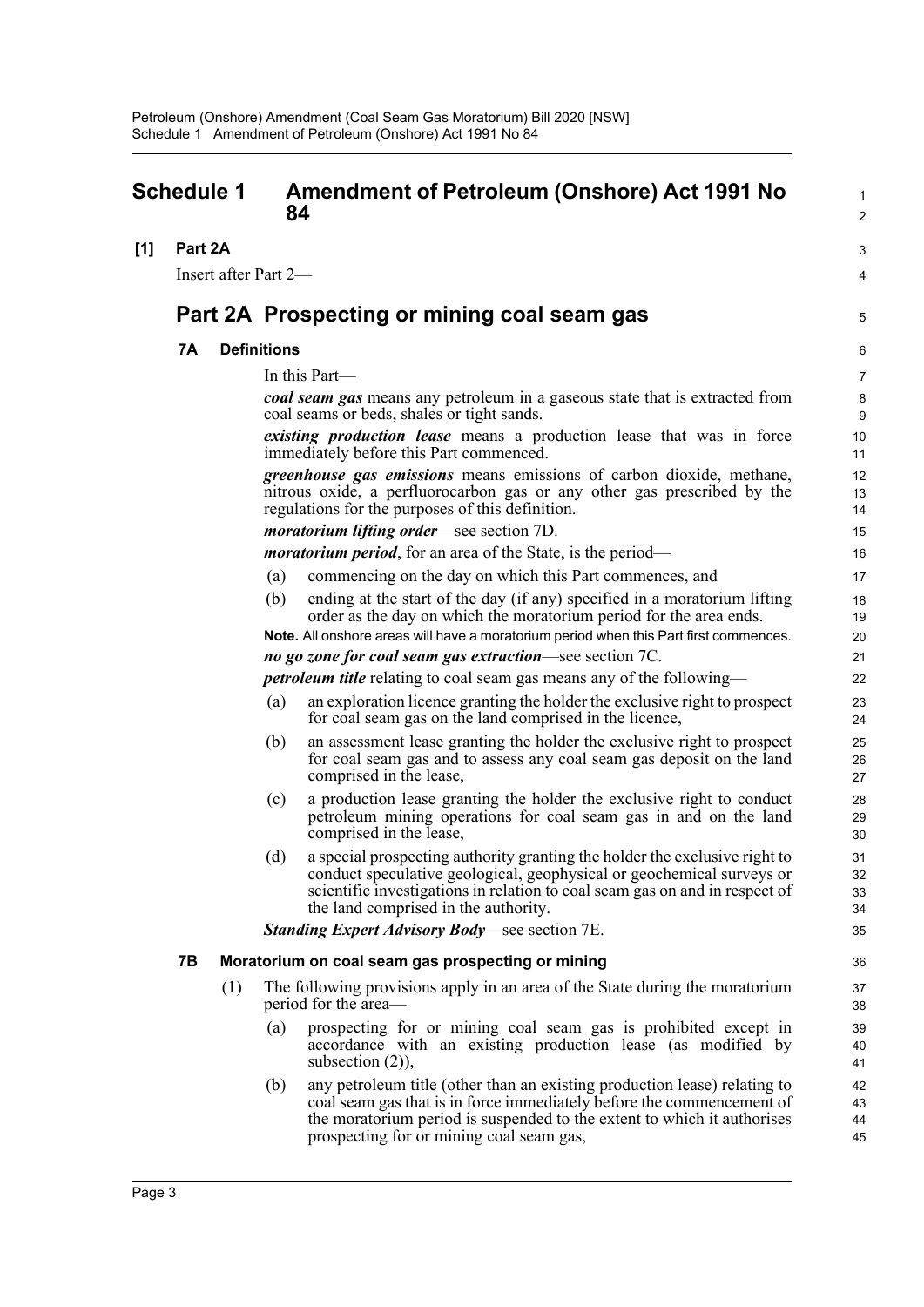(c) the Minister must not (and cannot) grant or renew any petroleum title relating to coal seam gas.

- (2) An existing production lease that is a petroleum title relating to coal seam gas is taken, during the moratorium period for an area of the State, not to authorise its holder to conduct petroleum mining operations involving drilling or hydraulic fracturing in the area for the purpose of increasing or extending the holder's capacity to produce coal seam gas in the area.
- (3) To avoid doubt, section 7 (Offence of prospecting or mining without authority) extends to a person who prospects or mines coal seam gas during the moratorium period except in accordance with an existing production lease (as modified by subsection  $(2)$ ).

**Note.** Section 7 makes it an offence for a person to prospect for or mine petroleum (including coal seam gas) except in accordance with a petroleum title.

#### **7C No go zones for coal seam gas extraction**

- (1) Each of the areas listed in Schedule 4 is a *no go zone for coal seam gas extraction*.
- (2) A reference in Schedule 4 to an area designated by the Standing Expert Advisory Body is a reference to an area that is identified by the Advisory Body by order published in the Gazette (whether by means of a description or maps, or both) from time to time.

**Note.** The Minister must ensure that any descriptions or maps (or both) for areas designated by the Standing Expert Advisory Body from time to time for the purposes of Schedule 4 are published and publicly accessible on the website of the Department see section 7E(6)(a).

- (3) The Minister may, by order published on the NSW legislation website, amend Schedule 4 to add descriptions of additional areas, but only if the Standing Expert Advisory Body has recommended that the area be added to the Schedule.
- (4) An area may be added to Schedule 4 by an order under subsection (3) even if a part of the additional area already falls within a description of another area listed in the Schedule.
- (5) Sections 40 and 41 of the *Interpretation Act 1987* apply to an order made by the Minister under subsection  $(3)$  in the same way as they apply to a statutory rule.

### **7D Moratorium lifting orders**

- (1) The Minister may, by order published in the Gazette (a *moratorium lifting order*), specify a day (being a day that is no earlier than 21 days after the order is published) on which the moratorium period for a specified area of the State is to end.
- (2) The Minister may make a moratorium lifting order for a specified area of the State only if—
	- (a) the Minister is satisfied on reasonable grounds that no part of the area is within any no go zone for coal seam gas extraction, and
	- (b) the Minister has published in the Gazette a certificate issued jointly by the NSW Chief Scientist and Engineer and the Standing Expert Advisory Body to the effect that the extraction of coal seam gas, if carried out in accordance with this Act (and any licence conditions of a kind specified in the certificate)—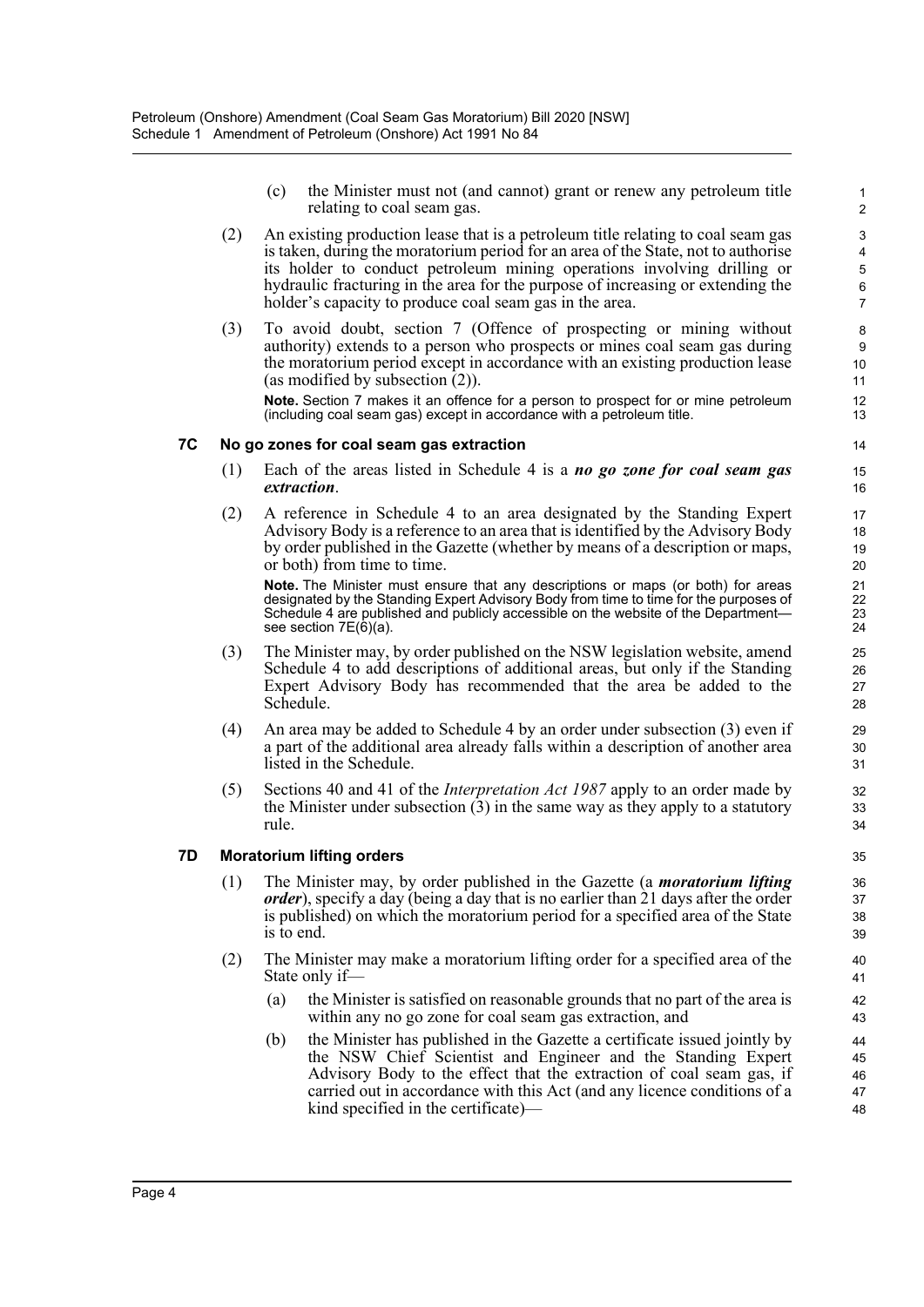|    |     | (i)   | would be consistent with the recommendations made by the then<br>NSW Chief Scientist and Engineer, Professor Mary O'Kane, in<br>the Final Report of the Independent Review of Coal Seam Gas<br><i>Activities in NSW</i> (published in September 2014), and | 1<br>$\overline{\mathbf{c}}$<br>3<br>4 |
|----|-----|-------|------------------------------------------------------------------------------------------------------------------------------------------------------------------------------------------------------------------------------------------------------------|----------------------------------------|
|    |     | (ii)  | would not have any significant impacts on the hydrology of any<br>water source in the area, and                                                                                                                                                            | 5<br>6                                 |
|    |     | (iii) | would not impact the water quality of any water source in the<br>area, and                                                                                                                                                                                 | 7<br>8                                 |
|    |     | (iv)  | would be safe and not cause permanent harm to water sources in<br>the area or any other part of the area's environment, and                                                                                                                                | 9<br>10                                |
|    |     | (v)   | would not result in an increase of the net greenhouse gas<br>emissions for the State, and                                                                                                                                                                  | 11<br>12                               |
|    |     | (vi)  | would comply with any reporting and operating requirements<br>prescribed by the regulations.                                                                                                                                                               | 13<br>14                               |
|    | (3) |       | Sections 40 and 41 of the <i>Interpretation Act 1987</i> apply to a moratorium lifting<br>order published in the Gazette in the same way as they apply to a statutory rule.                                                                                | 15<br>16                               |
| 7Е |     |       | <b>Standing Expert Advisory Body on Coal Seam Gas</b>                                                                                                                                                                                                      | 17                                     |
|    | (1) |       | The Minister is to establish the Standing Expert Advisory Body on Coal Seam<br>Gas (the <i>Standing Expert Advisory Body</i> ).                                                                                                                            | 18<br>19                               |
|    | (2) |       | The Standing Expert Advisory Body is to consist of at least 3 and not more<br>than 5 members appointed by the Minister as follows—                                                                                                                         | 20<br>21                               |
|    |     | (a)   | one member who, in the opinion of the Minister, has qualifications and<br>expertise in an earth, environmental or biological science,                                                                                                                      | 22<br>23                               |
|    |     | (b)   | one member who, in the opinion of the Minister, has engineering<br>qualifications and expertise concerning the conduct of petroleum<br>mining operations,                                                                                                  | 24<br>25<br>26                         |
|    |     | (c)   | one member who, in the opinion of the Minister, has qualifications and<br>expertise in relation to water management,                                                                                                                                       | 27<br>28                               |
|    |     | (d)   | additional members who, in the opinion of the Minister, have<br>qualifications and expertise in medicine or the social sciences.                                                                                                                           | 29<br>30                               |
|    | (3) |       | The regulations may make provision for or with respect to the following—                                                                                                                                                                                   | 31                                     |
|    |     | (a)   | terms of office of members of the Standing Expert Advisory Body,                                                                                                                                                                                           | 32                                     |
|    |     | (b)   | the appointment of a Chairperson of the Standing Expert Advisory<br>Body and the appointment of deputies for members,                                                                                                                                      | 33<br>34                               |
|    |     | (c)   | vacation of office of members (including by removal),                                                                                                                                                                                                      | 35                                     |
|    |     | (d)   | remuneration of members,                                                                                                                                                                                                                                   | 36                                     |
|    |     | (e)   | the procedure for meetings and decisions of the Standing Expert<br>Advisory Body (including quorum requirements).                                                                                                                                          | 37<br>38                               |
|    | (4) |       | The Standing Expert Advisory Body has the following functions—                                                                                                                                                                                             | 39                                     |
|    |     | (a)   | to advise, and provide recommendations to, the Minister in connection<br>with the following—                                                                                                                                                               | 40<br>41                               |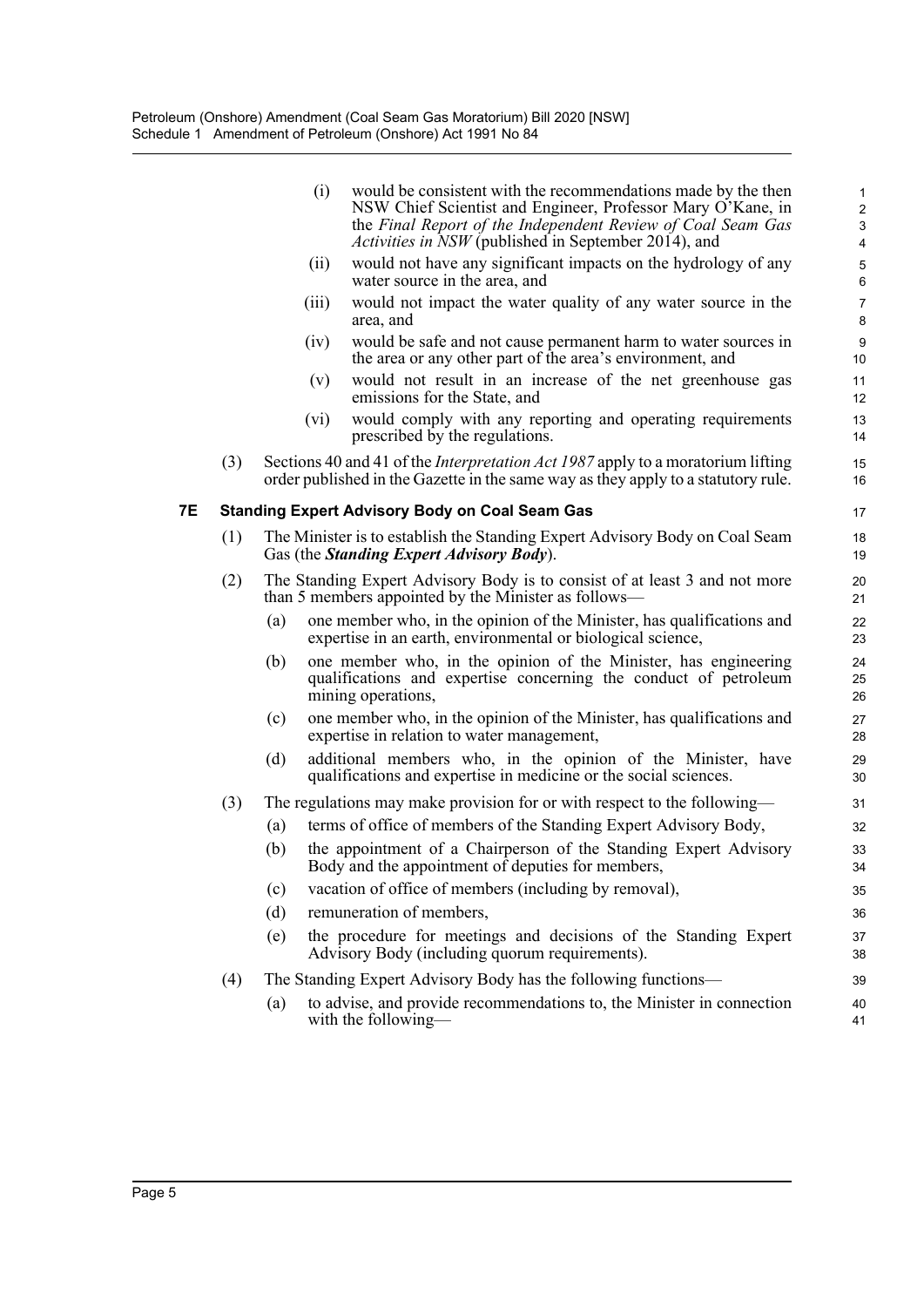| (i) | whether petroleum mining operations for coal seam gas should be |
|-----|-----------------------------------------------------------------|
|     | permitted in any particular area of New South Wales and, if so, |
|     | the conditions that should apply to the area,                   |

- (ii) the development and maintenance of a risk management and prediction tool with respect to the effects of petroleum mining operations for coal seam gas, and its use in connection with the lifting of the moratorium period for an area of New South Wales and the granting of petroleum titles relating to such gas,
- (iii) the process for characterising and modelling the sedimentary basins of the State,
- (iv) any scientific and technological developments concerning the conduct of petroleum mining operations for coal seam gas,
- (v) research that should be undertaken with respect to the conduct of petroleum mining operations for coal seam gas in the State,
- (b) to designate areas for the purposes of Schedule 4 (including the preparation of descriptions or maps, or both, to assist in the identification of such areas),
- (c) to provide an annual report to the Minister on the environmental impacts on the State during the year concerned of coal seam gas,
- (d) any other functions as may be imposed or conferred on it by or under this or any other Act.
- (5) The Standing Expert Advisory Body must, in advising, providing recommendations and in any of its other deliberations in connection with the exercise of its functions, take into consideration—
	- (a) the implementation of the recommendations made by the then NSW Chief Scientist and Engineer, Professor Mary O'Kane, in the *Final Report of the Independent Review of Coal Seam Gas Activities in NSW* (published in September 2014), and
	- (b) in relation to petroleum mining operations for coal seam gas—whether or not significant impacts on the hydrology or water quality of a water source would occur as a result of those operations.
- (6) The Minister must ensure that the following are published and publicly accessible on the website of the Department—
	- (a) any descriptions or maps, or both, for areas designated by the Standing Expert Advisory Body from time to time for the purposes of Schedule 4,
	- (b) any annual report referred to in subsection  $(4)(c)$  that is provided to the Minister by the Standing Expert Advisory Body.

### **7F Restraint of contraventions of this Part and regulations**

- (1) In this section, *contravention* includes threatened or apprehended contravention.
- (2) Any person may bring proceedings in the Land and Environment Court for an order to remedy or restrain a contravention of this Part (or regulations made for the purposes of this Part), whether or not any right of that person has been or may be infringed by or as a consequence of that contravention.
- (3) Proceedings under this section may be brought by a person on the person's own behalf or on behalf of that person and on behalf of other persons (with their consent), or a body corporate or unincorporate (with the consent of its committee or other controlling or governing body), having like or common interests in those proceedings. 45 46 47 48 49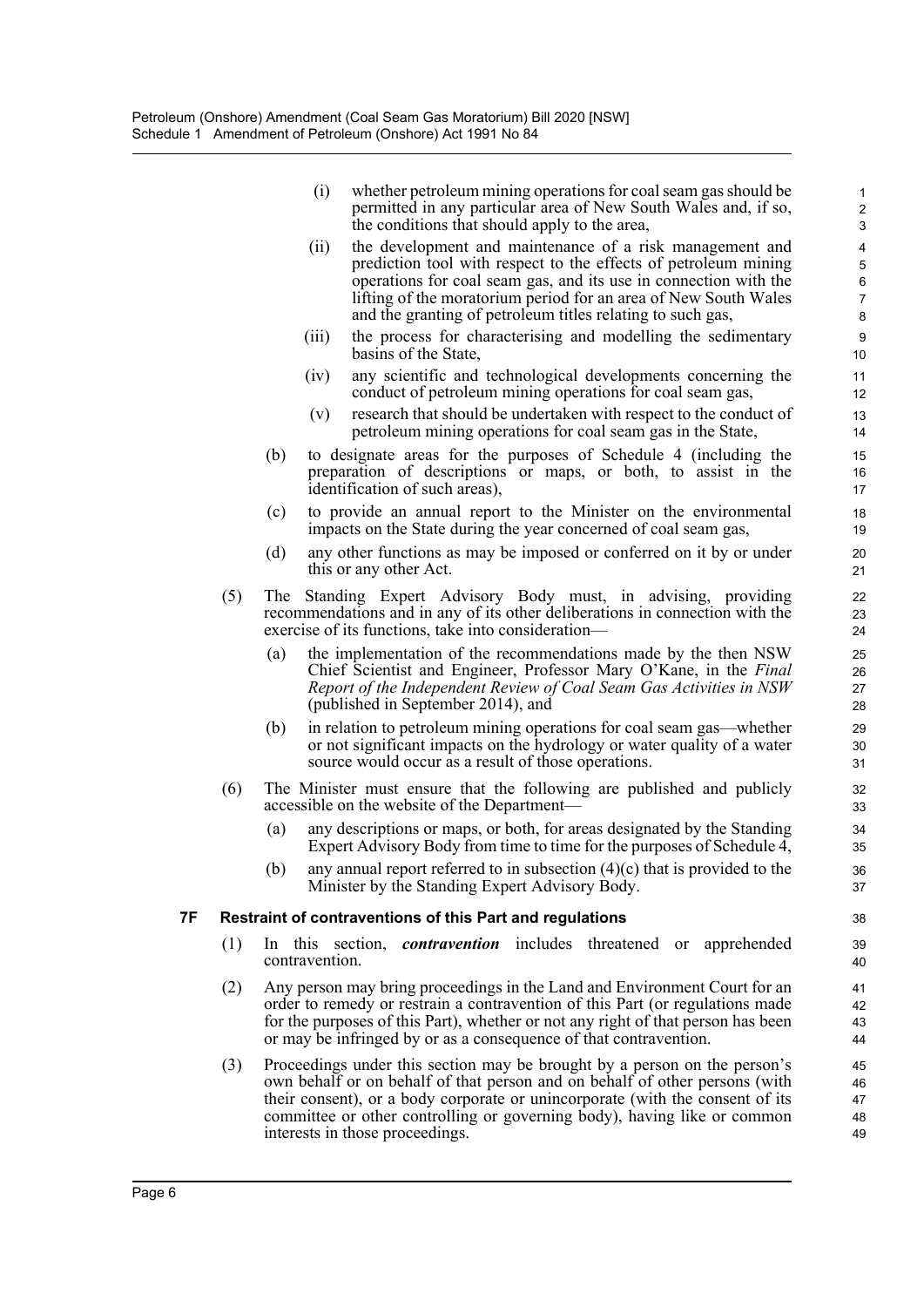|    | (4) | Any person on whose behalf proceedings are brought is entitled to contribute<br>to or provide for the payment of the legal costs and expenses incurred by the<br>person bringing the proceedings.                                                                                                                                               | 1<br>$\overline{2}$<br>3     |
|----|-----|-------------------------------------------------------------------------------------------------------------------------------------------------------------------------------------------------------------------------------------------------------------------------------------------------------------------------------------------------|------------------------------|
|    | (5) | If the Court is satisfied that a contravention has occurred, or that a<br>contravention will, unless restrained by order of the Court, be committed, it<br>may make such order as it thinks fit to remedy or restrain the contravention.                                                                                                        | $\overline{4}$<br>5<br>6     |
| 7G |     | <b>Compensation not payable</b>                                                                                                                                                                                                                                                                                                                 | $\overline{7}$               |
|    | (1) | Compensation is not payable by or on behalf of the State—                                                                                                                                                                                                                                                                                       | 8                            |
|    |     | because of the enactment or operation of this Part, the Petroleum<br>(a)<br>(Onshore) Amendment (Coal Seam Gas Moratorium) Act 2020 or any<br>Act that amends this Part, or                                                                                                                                                                     | $\boldsymbol{9}$<br>10<br>11 |
|    |     | because of any direct or indirect consequence of any such enactment or<br>(b)<br>operation (including any conduct under the authority of any such<br>enactment), or                                                                                                                                                                             | 12<br>13<br>14               |
|    |     | because of any conduct relating to any such enactment or operation.<br>(c)                                                                                                                                                                                                                                                                      | 15                           |
|    | (2) | This section extends to conduct and any other matter occurring before the<br>commencement of this section.                                                                                                                                                                                                                                      | 16<br>17                     |
|    | (3) | To avoid doubt, nothing in this section prevents the State from voluntarily<br>providing compensation, in such circumstances as it considers appropriate, for<br>any conduct or other matter of a kind referred to in subsection $(1)(a)$ , $(b)$ or $(c)$ .                                                                                    | 18<br>19<br>20               |
|    | (4) | In this section-                                                                                                                                                                                                                                                                                                                                | 21                           |
|    |     | <i>compensation</i> includes damages or any other form of compensation.                                                                                                                                                                                                                                                                         | 22                           |
|    |     | <i>conduct</i> includes any statement, or any act or omission—                                                                                                                                                                                                                                                                                  | 23                           |
|    |     | whether unconscionable, negligent, false, misleading, deceptive or<br>(a)<br>otherwise, and                                                                                                                                                                                                                                                     | 24<br>25                     |
|    |     | whether constituting an offence, tort, breach of contract, breach of<br>(b)<br>statute or otherwise.                                                                                                                                                                                                                                            | 26<br>27                     |
|    |     | <i>statement</i> includes a representation of any kind, whether made orally or in<br>writing.                                                                                                                                                                                                                                                   | 28<br>29                     |
|    |     | <b>the State</b> means the Crown within the meaning of the Crown Proceedings Act<br>1988 or an officer, employee or agent of the Crown.                                                                                                                                                                                                         | 30<br>31                     |
| 7H |     | <b>Operation of Part</b>                                                                                                                                                                                                                                                                                                                        | 32                           |
|    |     | This Part (or any regulations made for the purposes of this Part) has effect<br>despite any other provision of this Act or any other law.                                                                                                                                                                                                       | 33<br>34                     |
| 71 |     | <b>Review of Part 2A</b>                                                                                                                                                                                                                                                                                                                        | 35                           |
|    | (1) | The Minister is to review this Part to determine whether the policy objectives<br>of this Part and any associated provisions inserted into this Act by the<br>Petroleum (Onshore) Amendment (Coal Seam Gas Moratorium) Act 2020 (the<br>amending Act) remain valid and whether their terms remain appropriate for<br>securing those objectives. | 36<br>37<br>38<br>39<br>40   |
|    | (2) | The review is to be undertaken as soon as possible after the period of 3 years<br>from the commencement of the amending Act.                                                                                                                                                                                                                    | 41<br>42                     |
|    | (3) | A report on the outcome of the review is to be tabled in each House of<br>Parliament within 12 months after the end of the period of 3 years.                                                                                                                                                                                                   | 43<br>44                     |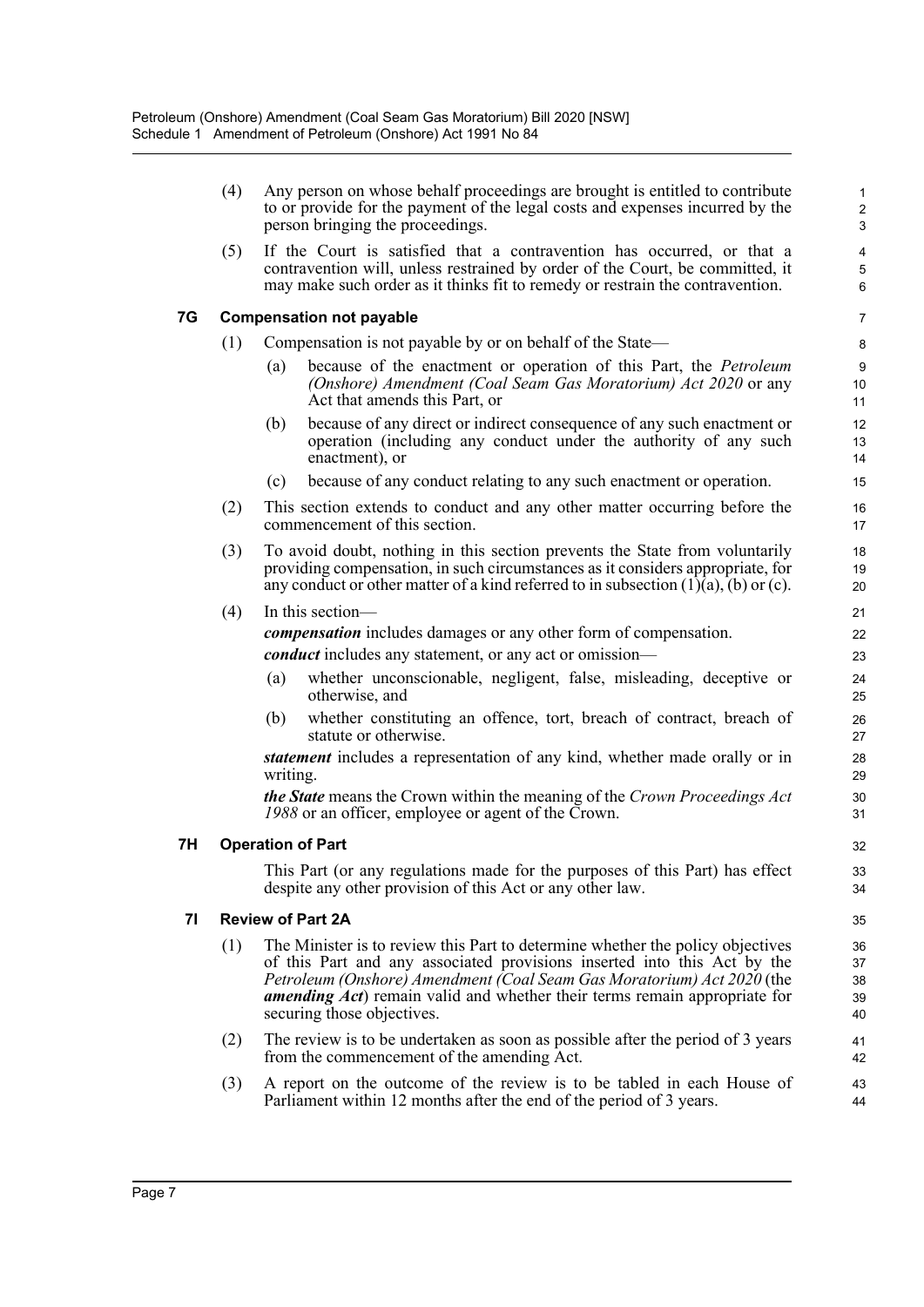| $[2]$ |                           | <b>Section 24B</b> |                                                                                                                                                                          | 1              |
|-------|---------------------------|--------------------|--------------------------------------------------------------------------------------------------------------------------------------------------------------------------|----------------|
|       | Insert after section 24A- |                    |                                                                                                                                                                          |                |
|       | 24B                       | titles             | Public interest relevant ground for making certain decisions about petroleum                                                                                             | 3<br>4         |
|       |                           | (1)                | The public interest is a ground (in addition to any other available ground) on<br>which any of the following decisions may be made under this Act—                       | 5<br>6         |
|       |                           |                    | a decision to refuse to grant, renew or transfer a petroleum title,<br>(a)                                                                                               | 7              |
|       |                           |                    | a decision to cancel a petroleum title or to suspend operations under a<br>(b)<br>petroleum title (in whole or in part),                                                 | 8<br>9         |
|       |                           |                    | a decision to restrict operations under a petroleum title by the<br>(c)<br>imposition or variation of conditions of a petroleum title.                                   | 10<br>11       |
|       |                           | (2)                | To avoid doubt—                                                                                                                                                          | 12             |
|       |                           |                    | section $22A(6)$ extends to the cancellation of a petroleum title under this<br>(a)<br>section, and                                                                      | 13<br>14       |
|       |                           |                    | section $77(5)$ extends to the suspension of operations under a petroleum<br>(b)<br>title under this section.                                                            | 15<br>16       |
|       |                           | (3)                | This section has effect despite any other provision of this Act.                                                                                                         | 17             |
|       |                           | (4)                | This section applies to any decision made after the commencement of this<br>section, including-                                                                          | 18<br>19       |
|       |                           |                    | a decision with respect to an application or other matter that was<br>(a)<br>pending on that commencement, and                                                           | 20<br>21       |
|       |                           |                    | a decision based on conduct that occurred, or on a matter that arose,<br>(b)<br>before that commencement.                                                                | 22<br>23       |
| $[3]$ |                           | <b>Schedule 4</b>  |                                                                                                                                                                          | 24             |
|       |                           |                    | Insert after Schedule 3-                                                                                                                                                 | 25             |
|       | <b>Schedule 4</b>         |                    | No go zones for coal seam gas extraction                                                                                                                                 | 26             |
|       |                           |                    | Sections 7C and 7E(4)(b)                                                                                                                                                 | 27             |
|       | 1                         |                    | <b>Northern rivers of New South Wales</b>                                                                                                                                | 28             |
|       |                           |                    | Each of the following local government areas—                                                                                                                            | 29             |
|       |                           |                    | Ballina Shire,<br>(a)                                                                                                                                                    | 30             |
|       |                           |                    | Byron Shire,<br>(b)                                                                                                                                                      | 31             |
|       |                           |                    | Clarence Valley,<br>(c)                                                                                                                                                  | 32             |
|       |                           |                    | (d)<br>Kyogle,                                                                                                                                                           | 33             |
|       |                           |                    | Lismore City,<br>(e)                                                                                                                                                     | 34             |
|       |                           |                    | Richmond Valley,<br>(f)                                                                                                                                                  | 35             |
|       |                           |                    | Tweed Shire.<br>(g)                                                                                                                                                      | 36             |
|       | $\mathbf{2}$              |                    | Core drinking water catchment areas                                                                                                                                      | 37             |
|       |                           |                    | Each of the following areas—                                                                                                                                             | 38             |
|       |                           |                    | a special area under the <i>Water NSW Act 2014</i> , but only to the extent that<br>(a)<br>it is located in the Sydney catchment area within the meaning of that<br>Act, | 39<br>40<br>41 |